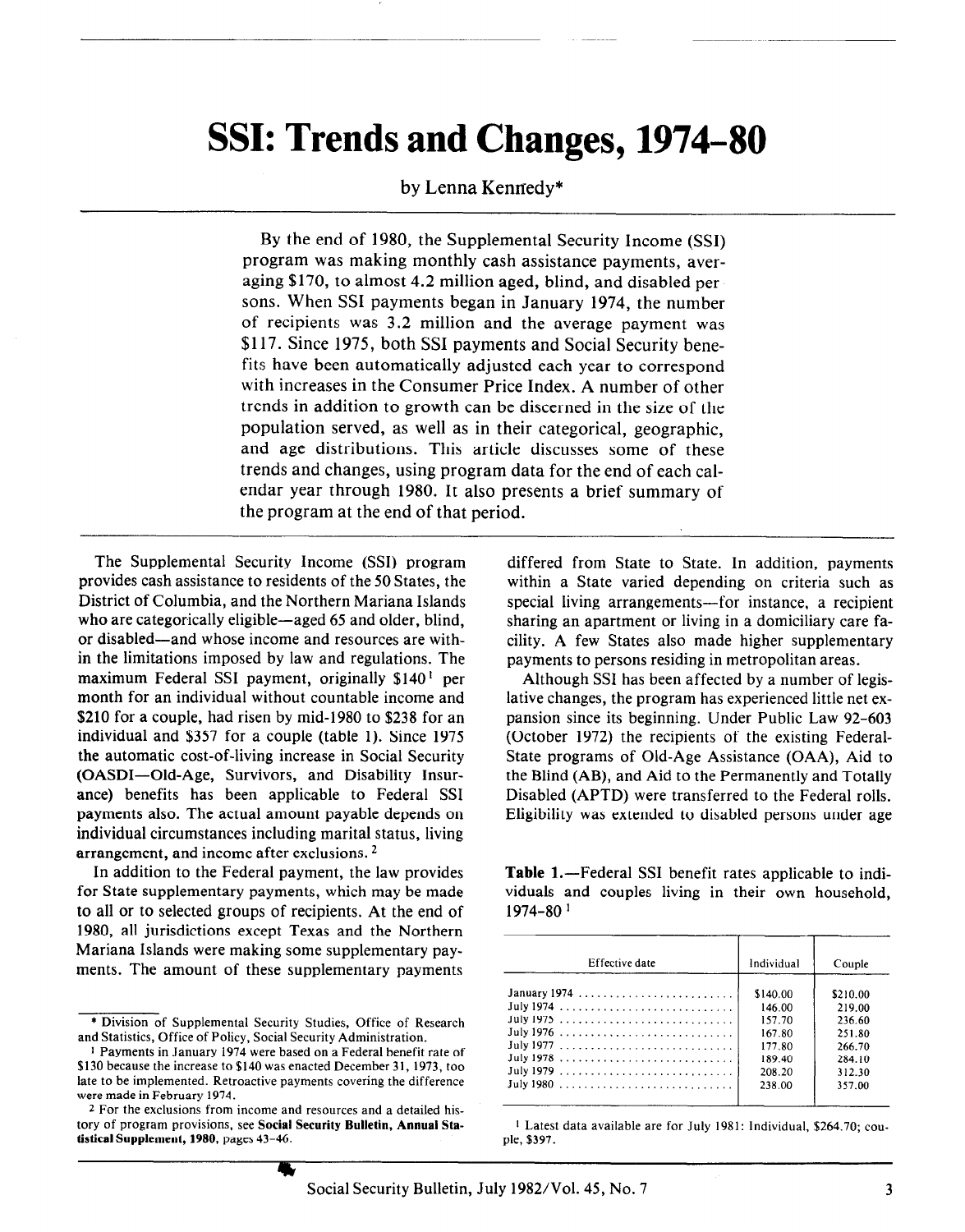18 who had not been covered under APTD. The first SSI payments were made on January 1,1974.

Even before payments began, it was recognized that the Federal SSI payment level would mean a loss of income to some recipients whose State payments had been higher. In July 1973, Public Law 93-66 assured these persons against such a loss by requiring that the State supplement their Federal payment by the amount necessary to maintain the person's December 1973 income (assistance payments plus other income). This provision is known as the "mandatory supplementation" requirement.

Subsequent program changes included the exclusion of the recipient's home from countable resources (Public Law 94-569, October 1976), and the extension of the

SSI program to residents of the Northern Mariana Islands (1978). This extension was part of a covenant that established the Commonwealth of the Northern Marianas. In Guam, Puerto Rico, and the Virgin Islands, the Federal-State assistance programs have continued to operate.

# Overview of the Caseload

The first 2 years of the SSI program were characterized by substantial month-to-month growth in the number of recipients. More than 3.2 million people received payments in January 1974. By the end of that year the number had grown to 4 million, and by December 1975,

Table 2.—Number of persons receiving SSI payments, by type of payment and reason for eligibility, 1974-80

|                                         |                        |                                                    |                             |                                        |                                   | Federally administered<br>supplementation |                    | State-administered<br>supplementation |  |  |  |  |  |  |
|-----------------------------------------|------------------------|----------------------------------------------------|-----------------------------|----------------------------------------|-----------------------------------|-------------------------------------------|--------------------|---------------------------------------|--|--|--|--|--|--|
| Month and year                          | Total                  | Federally<br>administered<br>payments <sup>1</sup> | Federal<br>SSI <sub>2</sub> | Total<br>with State<br>supplementation | Total <sup>3</sup>                | <b>State</b><br>supplementation<br>only   | Total <sup>4</sup> | State<br>supplementation<br>only      |  |  |  |  |  |  |
|                                         |                        |                                                    |                             |                                        | All persons                       |                                           |                    |                                       |  |  |  |  |  |  |
| January 1974<br>December 1974. $\ldots$ | 3.248.949<br>4.027.572 | 3,215,632<br>3,996,064                             | 2,955,959<br>$\cdots$       | 1,838,602<br>$\sim 10$                 | 1,480,309<br>$\sim$ $\sim$ $\sim$ | 259,673<br>$\sim 10$ .                    | 358,293<br>300,724 | 33.317<br>31.508                      |  |  |  |  |  |  |
| December 1975.                          | 4,359,625              | 4,314,275                                          | 3,893,419                   | 1,987,409                              | 1,684,018                         | 420,856                                   | 303,391            | 45,350                                |  |  |  |  |  |  |
| December 1976. $\ldots$                 | 4,285,340              | 4,235,939                                          | 3,799,069                   | 1,912,550                              | 1,638,173                         | 436,870                                   | 274,377            | 49,401                                |  |  |  |  |  |  |
| December $1977$                         | 4,287,044              | 4,237,692                                          | 3,777,856                   | 1,927,340                              | 1,657,645                         | 459,836                                   | 269,695            | 49.352                                |  |  |  |  |  |  |
| December 1978. $\ldots$ ,               | 4,265,483              | 4,216,925                                          | 3,754,663                   | 1,946,781                              | 1,681,403                         | 462,262                                   | 265,378            | 48,558                                |  |  |  |  |  |  |
| December 1979. $\dots$ .                | 4,202,741              | 4,149,575                                          | 3,687,119                   | 1,941,572                              | 1,684,283                         | 462,456                                   | 257,289            | 53,166                                |  |  |  |  |  |  |
| December 1980.                          | 4,194,254              | 4,142,017                                          | 3,682,411                   | 1,934,279                              | 1,684,765                         | 459,606                                   | 249.514            | 52,237                                |  |  |  |  |  |  |
|                                         |                        | Aged                                               |                             |                                        |                                   |                                           |                    |                                       |  |  |  |  |  |  |
|                                         | 1,889,898              | 1,865,109                                          | 1,690,496                   | 1,022,244                              | 770,318                           | 174,613                                   | 251,926            | 24,789                                |  |  |  |  |  |  |
| January 1974<br>December 1974.          | 2,307,722              | 2,285,909                                          |                             |                                        |                                   | $\sim 100$                                | 193,057            | 21,813                                |  |  |  |  |  |  |
| December $1975$                         | 2,333,685              | 2.307.105                                          | $\ddotsc$<br>2,024,765      | $\sim$ $\sim$ $\sim$<br>1,028,596      | $\sim$ $\sim$ $\sim$<br>843.917   | 282,340                                   | 184,679            | 26,580                                |  |  |  |  |  |  |
| December 1976.                          | 2,175,442              | 2,147,697                                          | 1,867,318                   | 934,586                                | 774,226                           | 280,379                                   | 160,360            | 27,745                                |  |  |  |  |  |  |
| December $1977$                         | 2.077.808              | 2,050,921                                          | 1,765,147                   | 906,636                                |                                   | 754,187<br>285,774                        |                    | 26,887                                |  |  |  |  |  |  |
| December 1978.                          | 1,995,976              | 1,967,900                                          | 1,685,651                   | 885,827                                | 739.028                           | 282,249                                   | 151,131<br>146,799 | 28.076                                |  |  |  |  |  |  |
| December 1979.                          | 1,903,384              | 1,871,716                                          | 1,593,486                   | 859,101                                | 718,207                           | 278,230                                   | 140,894            | 31,668                                |  |  |  |  |  |  |
| December 1980. $\dots$ .                | 1,838,406              | 1,807,776                                          | 1,533,366                   | 837,411                                | 702.763                           | 274,410                                   | 134,648            | 30.630                                |  |  |  |  |  |  |
|                                         |                        |                                                    |                             |                                        | Blind                             |                                           |                    |                                       |  |  |  |  |  |  |
|                                         |                        |                                                    |                             |                                        |                                   |                                           |                    |                                       |  |  |  |  |  |  |
| January 1974                            | 73,850                 | 72,390                                             | 55,680                      | 45,828                                 | 37,326                            | 16,710                                    | 8,502              | 1.460                                 |  |  |  |  |  |  |
| December 1974. $\ldots$                 | 75.528                 | 74,616                                             | .                           | $\sim 100$                             | $\cdots$                          | $\ddotsc$                                 | 5.898              | 912                                   |  |  |  |  |  |  |
| December 1975.                          | 75,315                 | 74,489                                             | 68,375                      | 36,309                                 | 31,376                            | 6,114                                     | 4,933              | 826                                   |  |  |  |  |  |  |
| December $1976$                         | 77,223                 | 76.366                                             | 69.083                      | 38.215                                 | 33,484                            | 7,283                                     | 4,731              | 857                                   |  |  |  |  |  |  |
| December 1977.                          | 78,368                 | 77,362                                             | 69,534                      | 38.868                                 | 34,401                            | 7.828                                     | 4,467              | 1.006<br>892                          |  |  |  |  |  |  |
| December $1978$                         | 78,027                 | 77,135                                             | 68,192                      | 39.214                                 | 35,022                            | 8.943<br>9.277                            | 4,192<br>3,937     | 860                                   |  |  |  |  |  |  |
| December 1979.<br>December 1980.        | 78,110<br>79.139       | 77,250<br>78,401                                   | 67.973<br>68,945            | 39.603<br>39.847                       | 35,666<br>36,214                  | 9,456                                     | 3,633              | 738                                   |  |  |  |  |  |  |
|                                         |                        |                                                    |                             |                                        |                                   |                                           |                    |                                       |  |  |  |  |  |  |
|                                         |                        |                                                    |                             |                                        | Disabled                          |                                           |                    |                                       |  |  |  |  |  |  |
| January 1974                            | 1,285,201              | 1,278,122                                          | 1.209,783                   | 769.501                                | 672,575                           | 68,350                                    | 96,926             | 7,068                                 |  |  |  |  |  |  |
| December 1974.                          | 1,644,322              | 1,635,539                                          | $\cdots$                    | $\sim$ $\sim$ $\sim$                   | $\sim$ $\sim$ $\sim$              | $\sim$ $\sim$ $\sim$                      | 101,769            | 8,783                                 |  |  |  |  |  |  |
| December 1975.                          | 1,950,625              | 1,932,681                                          | 1,800,279                   | 922,229                                | 808,725                           | 132,402                                   | 113,504            | 17,944                                |  |  |  |  |  |  |
| December 1976. $\ldots$                 | 2,032,675              | 2,011,876                                          | 1,862,668                   | 939,711                                | 830,463                           | 149,208                                   | 109,248            | 20,799                                |  |  |  |  |  |  |
| December $1977$                         | 2,130,868              | 2,109,409                                          | 1,943,175                   | 981,524                                | 869,057                           | 166,234                                   | 112,467            | 21,459                                |  |  |  |  |  |  |
| December $1978$                         | 2.191.162              | 2.171.890                                          | 2,000,820                   | 1,014,467                              | 907.037                           | 171.070                                   | 107,430            | 19,272                                |  |  |  |  |  |  |
| December 1979. $\ldots$ ,               | 2.220,824              | 2,200,609                                          | 2,025,660                   | 1,036,240                              | 930,410                           | 174,949                                   | 105,830            | 20,215                                |  |  |  |  |  |  |
| December 1980.                          | 2,276,258              | 2,255,840                                          | 2,080,100                   | 1,050,118                              | 945,788                           | 175,740                                   | 104,330            | 20,418                                |  |  |  |  |  |  |
|                                         |                        |                                                    |                             |                                        |                                   |                                           |                    |                                       |  |  |  |  |  |  |

<sup>1</sup> All persons with Federal SSI payments and/or federally administered State supplementation.

2 All persons with Federal SSI payments whether receiving Federal payments only or both Federal SSI and federally administered State supplementation. <sup>3</sup> All persons with federally administered State supplementation whether receiving State supplementary payments only or both Federal SSI and federally administered State supplementation.

<sup>4</sup> All persons with State-administered State supplementation whether receiving State supplementary payments only or both Federal SSI and State-administered State supplementation.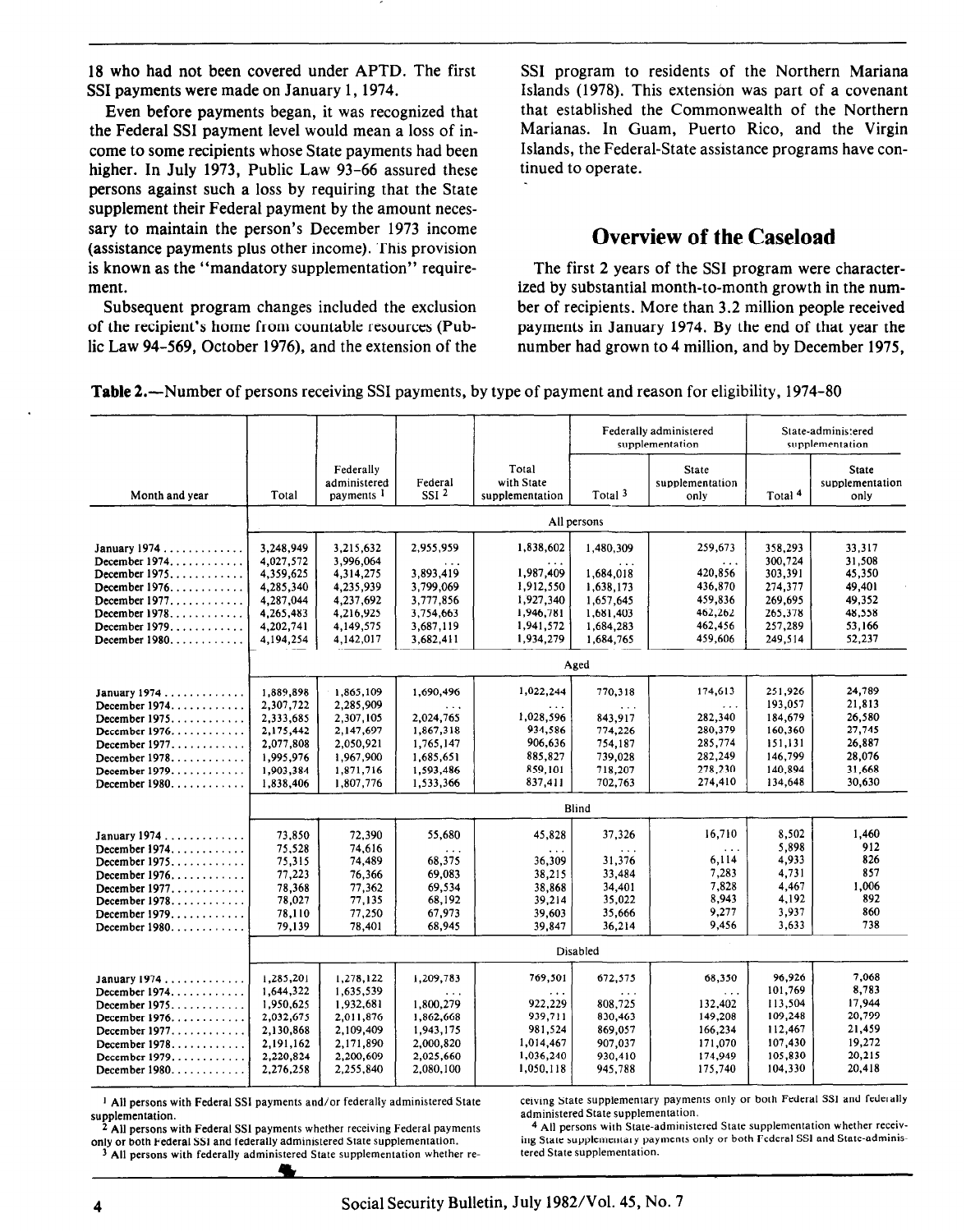to 4.3 million (table 2).  $3$  Beginning in 1976, the pattern reversed, and for the next 5 years the total dropped slowly but unevenly, until in December 1980 the number of recipients was 4.2 million. Thus the program experienced a swift increase of 34 percent, followed by a slower, more sustained decline, which after 5 years totaled 4 percent.

The fall in the total caseload masks other changes of different directions and magnitudes that appear when the caseloads for recipients are examined by reason for eligibility. In the following discussion it is important to note that the SSI classifications "aged," "blind," and "disabled" are based on the reason for the individual's initial eligibility. The SSI program does not reclassify "blind" and "disabled" recipients as "aged" at age 65.

In January 1974, the number of aged recipientsthose whose eligibility is based on age and financial need-was almost 1.9 million. By the end of 1975, this number had increased by 23 percent to over 2.3 million. In 1976 a decline began, even sharper than that evident in the total caseload. By December 1980, "aged" recipients totaled 1.8 million, a drop of more than one-fifth.

In contrast, the number of persons whose eligibility was based on blindness or disability increased from 1974 to 1980. 4 The number of blind recipients rose from just

under 74,000 in January 1974 to 79,000 by the end of 1980 (7.2 percent). However, the most significant growth in the SSI program in this period was among those whose eligibility was based on disability. In December 1973, 1.3 million persons received APTD payments. The first 12 months of SSI produced a net increase of 28 percent, to 1.6 million disabled recipients. This was followed by another 19-percent increase during 1975 and smaller gains in succeeding years. By December 1980, there were more than 2,276,OOO disabled recipients, of whom 222,000 were children, either under age 18 or between ages 18 and 22 if students.

When the caseload is distributed by age, it becomes apparent that the proportion of the SSI population aged 65 or older has declined-from 61 percent in January 1974 to 54 percent in December 1980 (table 3). Within this group, those classified as blind or disabled have increased from 87,000 to 419,000 (or from 3 percent to 10 percent of the total caseload).

There was has been little change, however, in the proportion of blind and disabled adults aged 22-64. It remained almost constant (37-39 percent) over the 7 years. These figures may reflect the same stability in the proportion of the general population who meet both the definition of disability and the income and resources criteria of the SSI program.

The segment of the population that showed the greatest increase was "blind and disabled children." Since the APTD programs did not provide for payments to persons under age 18, there were few children transferred to the SSI program in January 1974. However,

| Age and reason<br>for eligibility                                                    | January<br>1974                                                   | December<br>1975                                                        | December<br>1976                                                        | December<br>1977                                                        | December<br>1978                                                        | December<br>1979                                                        | December<br>1980                                                        |
|--------------------------------------------------------------------------------------|-------------------------------------------------------------------|-------------------------------------------------------------------------|-------------------------------------------------------------------------|-------------------------------------------------------------------------|-------------------------------------------------------------------------|-------------------------------------------------------------------------|-------------------------------------------------------------------------|
|                                                                                      | 3.216                                                             | 4,314                                                                   | 4.236                                                                   | 4.238                                                                   | 4.217                                                                   | 4.150                                                                   | 4,142                                                                   |
|                                                                                      | (2)<br>(2)<br>21,257<br>48<br>1.209<br>1,952<br>1,865<br>23<br>64 | 201<br>128<br>73<br>1.605<br>46<br>1.559<br>2,508<br>2,307<br>22<br>179 | 228<br>153<br>75<br>1,611<br>47<br>1.564<br>2,397<br>2.148<br>22<br>227 | 256<br>175<br>81<br>1,628<br>45<br>1.583<br>2,353<br>2.051<br>25<br>277 | 281<br>198<br>83<br>1.624<br>43<br>1,581<br>2.312<br>1,968<br>25<br>319 | 293<br>212<br>81<br>1,599<br>43<br>1,556<br>2,258<br>1,872<br>25<br>361 | 310<br>229<br>82<br>1,605<br>44<br>1,561<br>2,226<br>1,807<br>25<br>394 |
|                                                                                      | 100.0                                                             | 100.0                                                                   | 100.0                                                                   | 100.0                                                                   | 100.0                                                                   | 100.0                                                                   | 100.0                                                                   |
| Blind and disabled children $\ldots, \ldots, \ldots, \ldots, \ldots, \ldots, \ldots$ | 725<br>$\cdot$<br>(2)<br>2,39,1<br>1.5                            | 4.7<br>3.0<br>1.7<br>37.2<br>1.1                                        | 5.4<br>3.6<br>1.8<br>38.0<br>1.1                                        | 6.0<br>4.1<br>1.9<br>38.4<br>1.1                                        | 6.7<br>4.7<br>2.0<br>38.5<br>1.0                                        | 7.1<br>5.1<br>2.0<br>38.5<br>1.0                                        | 7.5<br>5.5<br>2.0<br>38.7<br>1.1                                        |
|                                                                                      | 37.6<br>60.7<br>58.0<br>$\cdot$<br>2.0                            | 36.1<br>58.1<br>53.5<br>.5<br>4.1                                       | 36.9<br>56.6<br>50.7<br>.5<br>5.4                                       | 37.4<br>55.5<br>48.4<br>.6<br>6.5                                       | 37.5<br>54.8<br>46.7<br>.6<br>7.6                                       | 37.5<br>54.3<br>45.1<br>.6<br>8.7                                       | 37.7<br>53.7<br>43.6<br>.6<br>9.5                                       |

Table 3.—Number and percentage distribution of persons receiving federally administered SSI payments, by age and reason for eligibility, 1974-80 '

<sup>1</sup> Age distribution not available for December 1974.

2 Not available separately for January 1974. Adults under age 22 are included

with blind and disabled adults aged 22-64.

<sup>3</sup> The peak caseload occurred in April 1976, when 4.4 million persons received payments.

<sup>4</sup> The definitions of "blind" and "disabled" for SSI purposes are the same as those used for the Social Security Disability Insurance program. Determinations of disability are also made by the States' disability determination services.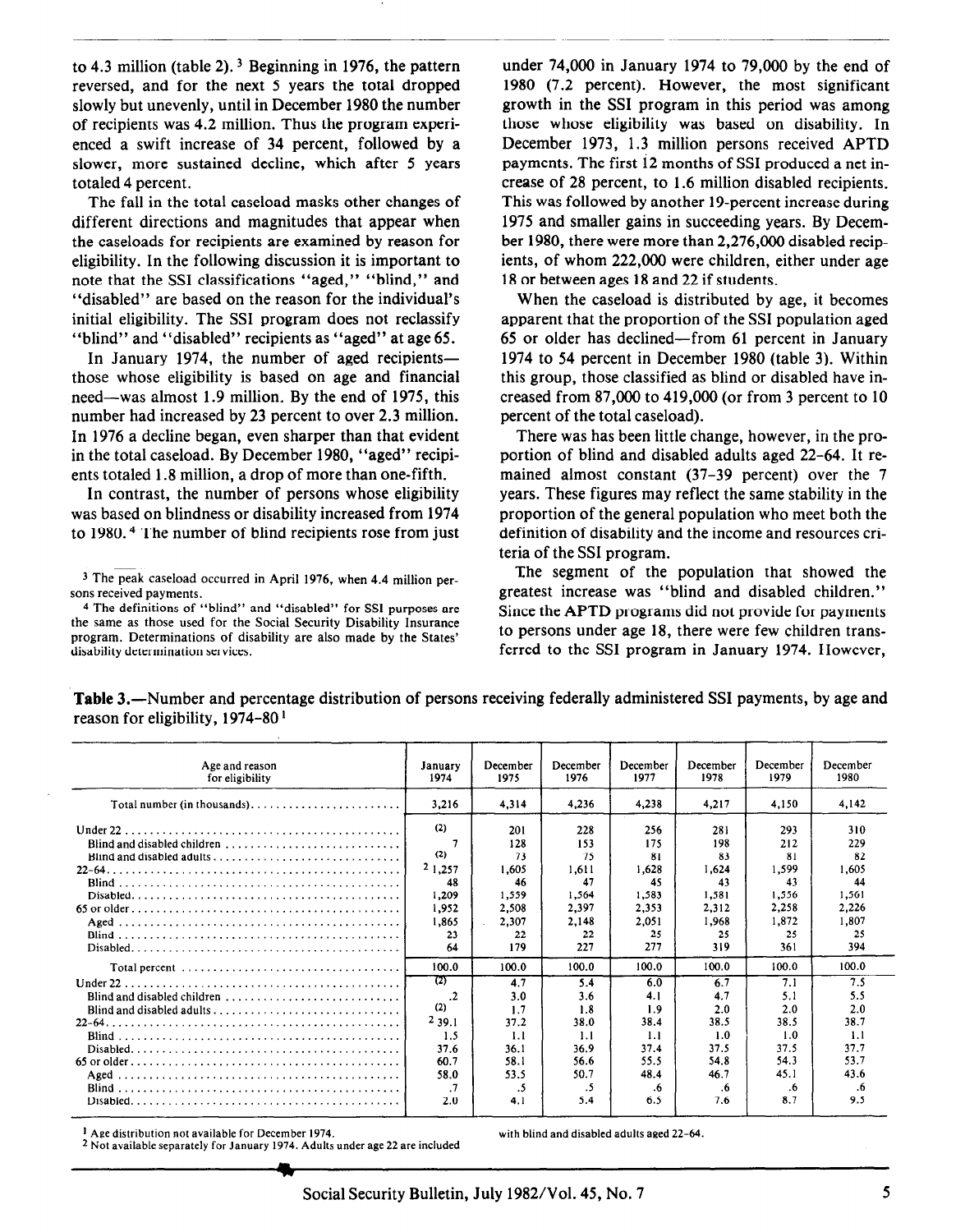the number increased dramatically in the first 2 years, to 128,000 in December 1975. Subsequent growth was smaller but continuous, and by the end of 1980, the total was 229,000. About one-sixth of these were 18-22 years old and eligible based on their status as students.

# Amount of Payments

In 1974, annual payments under the SSI program totaled \$5.2 billion. By 1980, this amount had increased to more than \$7.9 billion (table 4). The growth was not uniform and reflects both the caseload changes described above and increases in the level of the Federal benefit rate shown in table 1. After an initial 12-percent rise from 1974 to 1975 (coinciding with the large increase in the number of recipients), the annual growth in the 1976-78 period was 3-4 percent. The larger proportional increases in 1979 and 1980 occurred despite a declining caseload and reflect, in large part, the sizable cost-of-living raises in those years.

Federal SSI payments as a proportion of total SSI

**Table 4.**—Total amount of SSI payments, by type of payment and reason for eligibility, 1974-80

Iln thousands]

|                                     |             |             |              | State supplementation     | January 1974.                  |
|-------------------------------------|-------------|-------------|--------------|---------------------------|--------------------------------|
|                                     |             |             |              |                           | December 1974                  |
|                                     |             | Federal     | Federally    | State                     | December 1975                  |
| Year                                | Total       | SSI         |              | administered administered | December 1976<br>December 1977 |
|                                     |             |             |              |                           | December 1978                  |
|                                     |             |             | All persons  |                           | December 1979                  |
|                                     |             |             |              |                           | December 1980                  |
| $1974. \ldots \ldots \ldots \ldots$ | \$5,245,719 | \$3,833,161 | \$1,263,652  | \$148,906                 |                                |
| 1975.                               | 5,878,224   | 4,313,538   | 1.402.534    | 162,152                   |                                |
| 1976                                | 6,065,842   | 4,512,061   | 1,388,154    | 165,627                   |                                |
| 1977.                               | 6,306,041   | 4,703,292   | 1,430,794    | 171,955                   | January 1974.                  |
| 1978.                               | 6,551,682   | 4,880,691   | 1.490,947    | 180,044                   | December 1974                  |
| 1979.                               | 7,075,408   | 5,279,181   | 1,589,544    | 206,683                   | December 1975                  |
| $1980$                              | 7,940,650   | 5.866.354   | 1.848.286    | 226,010                   | December 1976                  |
|                                     |             |             |              |                           | December 1977                  |
|                                     |             |             | Aged         |                           | December 1978                  |
|                                     |             |             |              |                           | December 1979                  |
| 1974                                | \$2,503,407 | \$1,782,742 | \$631,292    | \$89,373                  | December 1980                  |
| 1975                                | 2,604,792   | 1,842,980   | 673,535      | 88,277                    |                                |
| 1976.                               | 2,508,483   | 1,784,996   | 635,381      | 88,106                    |                                |
| 1977                                | 2,448,724   | 1,736.812   | 627,075      | 84,837                    |                                |
| 1978.                               | 2,432,738   | 1,706.220   | 635,860      | 90,658                    | January 1974.                  |
| <u> 1979.</u>                       | 2,525,396   | 1,759,426   | 661,294      | 104,676                   | December 1974                  |
| $1980$                              | 2.734.265   | 1,860,194   | 756.829      | 117,242                   | December 1975                  |
|                                     |             |             |              |                           | December 1976                  |
|                                     |             |             | <b>Blind</b> |                           | December 1977                  |
|                                     |             |             |              |                           | December 1978                  |
| 1974                                | \$130,195   | \$91,308    | \$34,483     | \$4,404                   | December 1979                  |
| 1975                                | 130,936     | 92.427      | 34.813       | 3,696                     | December 1980                  |
| 1976.                               | 137,793     | 95,651      | 38,409       | 3,733                     |                                |
| 1977                                | 146,070     | 100,370     | 41,768       | 3,932                     |                                |
| 1978                                | 152,210     | 104,525     | 43,502       | 4,183<br>$\overline{a}$   |                                |
| 1979.                               | 166,831     | 115,873     | 46,571       | 4,387                     | January 1974.                  |
| 1980                                | 190,068     | 131,506     | 54,321       | 4,241                     | December 1974                  |
|                                     |             |             |              |                           | December 1975                  |
|                                     |             |             | Disabled     |                           | December 1976                  |
|                                     |             |             |              |                           | December 1977                  |
| 1974                                | \$2,601,936 | \$1,959,112 | \$597,876    | \$44,948                  | December 1978                  |
| 1975                                | 3.142.476   | 2,378,131   | 694,186      | 70.159                    | December 1979                  |
| $1976$                              | 3,419,543   | 2,631,414   | 714,364      | 73,765                    | December 1980                  |
| 1977.                               | 3,710,788   | 2,866,110   | 761,950      | 82,728                    |                                |
| 1978.                               | 3,965,611   | 3,069,946   | 811.585      | 84,080                    |                                |
| 1979.                               | 4,380,929   | 3,403,880   | 881,679      | 95,370                    | 1 The Decemb                   |
| 1980.                               | 5.013.872   | 3,874,655   | 1,037,137    | 102,080                   | much larger that               |
|                                     |             |             |              |                           | the payment in th              |

payments remained essentially stable over the 7-year period, 73-75 percent. Among the aged it was 68-71 percent, and among the blind and disabled, 75-77 percent. 5

The average payment under the SSI program, including both Federal payments and federally administered State supplementation payments, increased significantly during this time, from \$117 to \$170 (table 5). However, because of the variations in coverage and payments under State supplementation plans, it may be more useful to consider the change in Federal SSI payments separately.

Over the 7 years, the maximum possible payment—

<sup>5</sup> This figure does not include the Federal contribution to State supplementation or the "hold harmless" payment, which is discussed under "State Supplementation Programs."

|                 |          | Federally |            |                     | State supplementation |                |
|-----------------|----------|-----------|------------|---------------------|-----------------------|----------------|
|                 |          | adminis-  |            |                     | Federally             | <b>State</b>   |
| Month and       |          | tered     | Federal    |                     | adminis-              | adminis-       |
| year            | Total    | payments  | <b>SSI</b> | Total               | tered                 | tered          |
|                 |          |           |            |                     |                       |                |
|                 |          |           |            | All persons         |                       |                |
| January 1974    | \$116.97 | \$113.55  | \$88.01    | \$65.20             | \$70.92               | \$41.54        |
| December 1974   | 114.76   | 112.83    | .          | .                   | .                     | 37.75          |
| December 1975.  | 116.36   | 114.39    | 96.17      | 66.86               | 70.71                 | 45.59          |
| December 1976.  | 121.53   | 119.70    | 101.72     | 70.24               | 73.63                 | 50.00          |
| December 1977.  | 126.39   | 124.52    | 106.61     | 72.39               | 75.36                 | 53.68          |
| December 1978.  | 131.79   | 129.61    | 111.98     | 73.02               | 75.00                 | 58.82          |
| December 1979.  | 157.87   | 155.65    | 123.89     | 1106.45             | <sup>1</sup> 112.26   | 71.23          |
| December 1980.  | 170.42   | 167,77    | 143.35     | 96.93               | 99.15                 | 79.57          |
|                 |          |           |            | Aged                |                       |                |
| January 1974    | \$99.33  | \$95.69   | \$74.54    | \$60.37             | \$68.12               | \$36.66        |
| December 1974.  | 93.15    | 91.06     |            |                     |                       | 35.35          |
| December 1975.  | 92.99    | 90.93     | 75.94      | .<br>61.48          | 66.38                 | 39.12          |
| December 1976.  | 96.33    | 94.37     | 79.42      | 65.54               | 70.23                 | 42.91          |
| December 1977.  | 98.75    | 96.62     | 81.78      | 67.20               | 71.35                 |                |
| December 1978.  | 102.96   | 100.43    | 85.69      | 68.94               | 71.97                 | 46.49<br>53.63 |
| December 1979.  | 125.66   | 122.67    | 93.53      | <sup>1</sup> 104.89 | 1112.18               |                |
| December 1980.  | 131.75   | 128.20    | 106.70     | 93.85               | 96.97                 | 67.71<br>77.54 |
|                 |          |           |            |                     |                       |                |
|                 |          |           |            | Blind               |                       |                |
| January 1974    | \$128.82 | \$124.27  | \$105.03   | \$79.97             | \$84.34               | \$60.86        |
| December 1974.  | 143.30   | 140.59    | .          | .                   | .                     | 55.95          |
| December 1975 . | 148.96   | 146.57    | 116.40     | 89.78               | 94 32                 | 61.13          |
| December 1976.  | 155.32   | 152.77    | 119.10     | 98.55               | 102.70                | 69.04          |
| December 1977.  | 161.39   | 159.20    | 124.08     | 103.70              | 107,22                | 75.21          |
| December 1978.  | 167.19   | 164.40    | 132.43     | 101.85              | 104.24                | 86.60          |
| December 1979.  | 214.56   | 212,27    | 160.97     | <sup>1</sup> 146.88 | <sup>1</sup> 152.98   | 91.60          |
| December 1980.  | 215.70   | 213.23    | 169.91     | 134.39              | 138.15                | 96.92          |
|                 |          |           |            | Disabled            |                       |                |
|                 |          |           |            |                     |                       |                |
| January 1974    | \$142.22 | \$139.01  | \$106.05   | \$70.79             | \$73.41               | \$52.64        |
| December 1974.  | 143.78   | 141.98    | .          | $\cdots$            | .                     | 41.27          |
| December 1975 . | 143.07   | 141 15    | 118.15     | 71.97               | 74.31                 | 55.26          |
| December 1976 . | 147.21   | 145.50    | 123.43     | 73.77               | 75.63                 | 59.60          |
| . December 1977 | 152.05   | 150.36    | 128.53     | 75.96               | 77.57                 | 62.53          |
| December 1978 . | 156.78   | 154.82    | 133.44     | 75.46               | 76.35                 | 67.58          |
| December 1979 . | 183.80   | 181.71    | 146.53     | 1107.47             | 110.77                | 78.47          |
| December 1980 . | 200.06   | 197.90    | 169.48     | 97.92               | 99.28                 | 85.57          |
|                 |          |           |            |                     |                       |                |

Table 5.—Average monthly SSI amount received, by type of payment and reason for eligibility, 1974-80

I The December 1979 total and federally administered figures, which are so much larger than those for either the preceding or the following year. represent rhe payment in that month of large retroactive amounts by a number of States.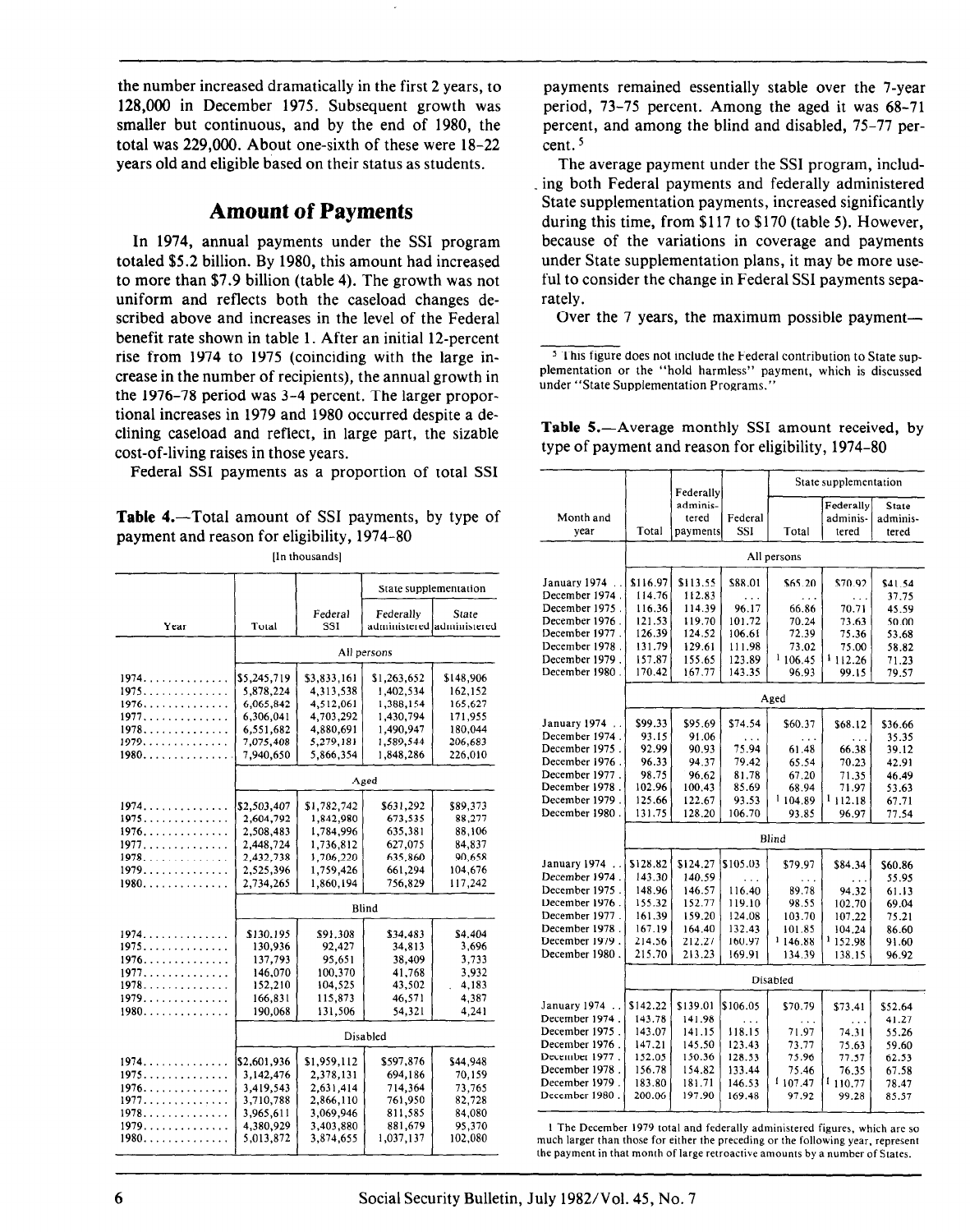the Federal benefit rate for an individual without countable income and living in his or her own householdrose by 70 percent from \$140 to \$238 per month. Given this increase in the standard, it would have been surprising if the average payments had not risen substantially, which, in fact, they did. For the entire group, the average Federal payment increased by 63 percent (\$55) from January 1974 to December 1980. By eligibility category, the increase in the average payment to the aged category was smaller—43 percent  $(\$32)$ , than among the blind— 62 percent (\$64), or the disabled—60 percent (\$63).

The amount of an individual's SSI payment is determined by marital status, living arrangement, and countable income. Although the changes in the Federal payment described above reflect changes in the caseload mix of all of these characteristics, the most significant change is in countable income, particularly the increase in the amount of Old-Age, Survivors, and Disability Insurance (OASDI) benefits received by SSI recipients.

The proportion of the SSI caseload also receiving an OASDI benefit has not changed appreciably; it was 53 percent in December 1975 and 51 percent in December 1980. The average amount of the Social Security benefit received by those entitled under both programs has risen from \$130 to \$197. Since the exclusion applicable to unearned income has remained the same-\$20 per month—SSI is now counting a higher proportion of the OASDI benefit than previously. This would have a greater effect on the payments to the aged category, 70 percent of whom received Social Security benefits in addition to SSI.

### State Supplementation Programs

All States but one provide, to at least some of their residents, additional monies to augment the Federal SSI payment. 6 These amounts may reflect either the optional supplementation provisions of the original law or the mandatory supplementation requirement of Public Law 93-66. The number of persons receiving mandatory supplementation declined sharply, from 95,000 in mid-1977 (the first year for which figures are available) to 20,000 in mid-1980. This figure represents only about 1 percent of all supplementation cases.

Coverage under optional State plans, on the other hand, may be generally applicable to persons living in their own households or limited to selected groups, such as to persons in domiciliary care facilities. In addition, the States may either administer the payments themselves or contract with the Social Security Administration (SSA) to do this. In the latter case, SSA assumes the administrative costs and is reimbursed by the States for the amount of the payments.

Initially, 33 States and the District of Columbia made optional supplementation payments. Some States have since made changes, in either the level of payments or criteria for eligibility. By the end of 1980, 42 States and the' District of Columbia were making optional payments. Twenty-six States and the District of Columbia were using the SSA administrative mechanism.<sup>7</sup>

In January 1974, more than 1.8 million persons received State supplements. This number showed an uneven pattern of large initial growth with a decline of 75,000 during  $1976$ ,  $8$  and a smaller decrease of 7,000 during 1980. The latter was due to the continuing drop in the State-administered program. The federally administered caseload grew from 1.5 million in 1974 to almost 1.7 million by 1975, and since then it has fluctuated around that level.

However, payments to persons receiving only a State supplement continued to grow after 1975. These supplements are made to persons with income too high to allow them to receive a Federal payment, but still within the limits of the State plan. The number of "supplementation only" cases under Federal administration increased from 260,000 to 460,000, and under State-administered plans from 33,000 to 52,000.

Annual supplementary payments have increased from \$1.3 billion to \$1.8 billion for federally administered programs, and from \$149 million to \$226 million for the State administered. Although payments rose in each eligibility category over time, the largest change was in payments to the disabled.

As previously mentioned, some part of the federally administered supplementation is reimbursed to the States by the Federal Government under the hold-harmless provision. The original SSI law provided that, where a State chose Federal administration of supplementation, its financial liability for the cost of supplementary payments was limited to the non-Federal share of its OAA, AB, and APTD programs in 1972. Table 6 shows the amount of reimbursements under this provision. Six States received hold-harmless payments for fiscal year 1974, but by fiscal year 1976, the provision was no longer applicable in California, Nevada, and New York. For the remaining three States, payments decreased through 1976, then rose again after Public Law 94-585 (October 1976) required States to pass along the annual increases in Federal SSI payments.

The average State supplementation payment of both types increased over the period in response to changes

<sup>6</sup> Texas does not make supplementary payments because of a State constitutional barrier.

<sup>&</sup>lt;sup>7</sup> Sue C. Hawkins, "SSI: Trends in State Supplementation, 1974-78," Social Security Bulletin, July 1980, pages 19-27.

<sup>8</sup> Public Law 94-585 (1976) mandated the States to pass on to their supplementation recipients the cost-of-living increase in the Federal payment (effective with the July 1977 Federal increase).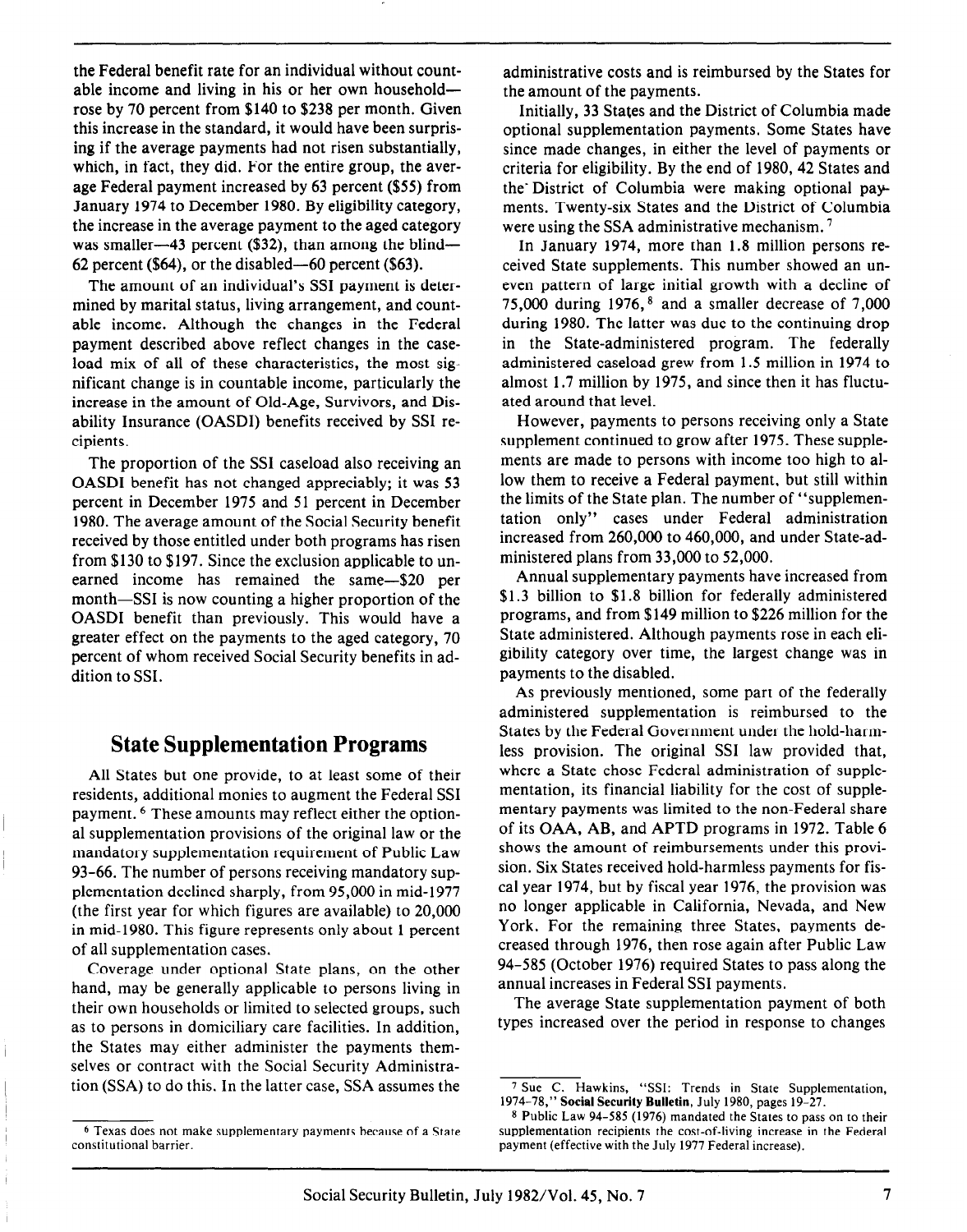Table 6.-Federal contribution to State supplementation, by State, fiscal years 1974-80

|                   | Amount |         |        |                            |          |          |          |          |  |  |  |
|-------------------|--------|---------|--------|----------------------------|----------|----------|----------|----------|--|--|--|
| State             | 1974   | 1975    | 1976   | Transi-<br>tion<br>quarter | 1977     | 1978     | 1979     | 1980     |  |  |  |
| Total             | \$80.5 | \$210.6 | \$63.8 | \$7.0                      | \$39.3   | \$38.8   | \$41.3   | \$39.3   |  |  |  |
| California        | 29.5   | 69.3    |        | $\cdots$                   | .        | $\cdots$ | $\cdots$ |          |  |  |  |
| Hawaii            | .7     | 1.7     | .9     | $\cdots$                   | (1)      | (2)      | $\cdot$  | $\cdot$  |  |  |  |
| Massachusetts     | 19.8   | 42.3    | 28.7   | 1.7                        | 9.4      | 6.9      | 5.5      | 3.1      |  |  |  |
| Nevada $\ldots$ . | .3     | .6      | . 1    | $\cdots$                   | $\cdots$ | .        | .        |          |  |  |  |
| New York $\dots$  | 25.9   | 69.4    | 7.6    | $\cdots$                   | $\cdots$ | $\cdots$ | $\cdots$ | $\cdots$ |  |  |  |
| Wisconsin         | 4.3    | 27.2    | 26.5   | 5.3                        | 29.9     | 31.8     | 35.6     | 36.2     |  |  |  |

[In miliions]

2 Amount of contribution: \$33,100.

both in caseloads and in the State plans (table 5). This rise was greater in the State-administered program.

## Program Status, 1980

Tables 7,8, and 9 present the standing of the SSI program on a State-by-State basis at the end of 1980, in terms of the number of recipients and total and average payments. 9 California, with just over 10 percent of the Nation's population in 1980, had 17 percent of the total

9 For similar data for January 1974, see James C. Callison, "Early Experience Under the Supplemental Security Income Program,' Social Security Bulletin, June 1974, pages 3-11. Data for the end of each year since 1975 are published annually in Program and Demographic Characteristics of Supplemental Security Beneficiaries, Office of Research and Statistics, Office of Policy, Social Security Administration.

SSI caseload at the end of that year, 12 percent of all those receiving Federal SSI payments, and 36 percent of all those receiving supplementation payments. It also accounted for the highest share of 1980 expenditures one-fourth of the total, 13 percent of Federal dollars, and almost three-fifths of State supplementation (table 8).

At the end of 1980, payment levels in California (Federal SSI plus State supplementation, for those without countable income) ranged from \$402 per month for individuals living independently, to \$454 per month for those residing in facilities providing nonmedical board and care. In the same month, the Federal SSI maximum was \$238.

The impact of State supplementation and the interaction between the Federal and State programs, especially in California, can be seen in table 9, which shows the average payments at the end of 1980. The average payment in California was \$253, almost half again as high as the national average of \$170. The next highest State was New York with \$190. In terms of the Federal payment, California's average was \$155, higher than the national figure of \$143, but lower than in six other States. However, the State supplement—averaging \$165 to more than 700,000 persons—raised the State average substantially.

The singular position of California in the SSI program does not reflect only the changes in the age and geographic distribution of the population. Between 1974 and 1980 the U.S. population over age 65 increased from 21.8 million to 25.5 million. California's share of this population grew from 9.1 percent to 9.5 percent.

|                                        |            |                                       |                       |                                  |                      | Federally administered<br>supplementation                                                  |                       | State-administered<br>supplementation   |  |  |
|----------------------------------------|------------|---------------------------------------|-----------------------|----------------------------------|----------------------|--------------------------------------------------------------------------------------------|-----------------------|-----------------------------------------|--|--|
| State                                  | Total      | Federally<br>administered<br>payments | Federal<br><b>SSI</b> | Total<br>with<br>supplementation | Total                | State<br>supplementation<br>only                                                           | Total                 | <b>State</b><br>supplementation<br>only |  |  |
| $Total$                                | 14,194,254 | 4,142,017                             | 3,682,411             | 1.934,279                        | 1,684,765            | 459,606                                                                                    | 249,514               | 52,237                                  |  |  |
| Alabama                                | 139,840    | 134.092                               | 134.092               | 16.979                           | $\cdots$             | $\cdots$                                                                                   | 16,979                | 5,748                                   |  |  |
| Alaska                                 | 3,343      | 3,083                                 | 3,083                 | 928                              | $\sim$ $\sim$        | $\cdots$                                                                                   | 928                   | 260                                     |  |  |
| Arizona                                | 29,849     | 29,638                                | 29,638                | 1.690                            | $\sim$ $\sim$ $\sim$ | $\cdots$                                                                                   | 1,690                 | 211                                     |  |  |
| Arkansas                               | 77,800     | 77,800                                | 77,776                | 375                              | 375                  | 24                                                                                         | $\cdots$              | $\cdots$                                |  |  |
| California                             | 717,464    | 717,464                               | 429,063               | 700,241                          | 700,241              | 288,401                                                                                    | $\sim$ $\sim$ $\sim$  | $\sim$ $\sim$ $\sim$                    |  |  |
| $Colorado \ldots \ldots \ldots \ldots$ | 40.702     | 30,465                                | 30,465                | 31,813                           | $\cdots$             | $\begin{array}{ccccccccccccc} \bullet & \bullet & \bullet & \bullet & \bullet \end{array}$ | 31,813                | 10.237                                  |  |  |
|                                        | 32.340     | 23,412                                | 23,412                | 12.674                           | $\cdots$             | $\cdots$                                                                                   | 12,674                | 8.928                                   |  |  |
| Delaware                               | 7.179      | 7.179                                 | 7,082                 | 510                              | 510                  | 97                                                                                         | $\cdots$              | $\sim$ $\sim$ $\sim$                    |  |  |
| District of Columbia                   | 15,148     | 15,148                                | 14,800                | 14,601                           | 14,601               | 348                                                                                        | $\cdots$              | $\alpha = 0$ .                          |  |  |
| Florida                                | 173,620    | 173,620                               | 173,620               | 3.253                            | 15                   | .                                                                                          | 3,238                 | $\sim$ $\sim$ $\sim$                    |  |  |
| Georgia                                | 154,527    | 154,527                               | 154,441               | 521                              | 521                  | 86                                                                                         | $\sim$ $\sim$ $\sim$  | $\alpha \rightarrow -\infty$            |  |  |
| Hawaii                                 | 10.187     | 10.187                                | 9.589                 | 9.679                            | 9.679                | 598                                                                                        | $\cdots$              | $\cdots$                                |  |  |
| $ldaho$                                | 8,262      | 7,518                                 | 7,518                 | 3,535                            | $\sim 100$           | .                                                                                          | 3,535                 | 744                                     |  |  |
| Illinois                               | 131,053    | 123,554                               | 123,554               | 30,960                           | 1999                 | $\cdots$                                                                                   | 30,960                | 7,499                                   |  |  |
| Indiana                                | 41,405     | 41,405                                | 41,405                | $\cdots$                         | $\sim$ $\sim$ $\sim$ | $\cdots$                                                                                   | $\cdots$              | $\cdots$                                |  |  |
| $lowa$                                 | 25,576     | 25,576                                | 25,342                | 1,742                            | 1,742                | 234                                                                                        | $\alpha = \alpha = 1$ | $\cdots$                                |  |  |
| Kansas                                 | 20,433     | 20,433                                | 20.425                | 220                              | 220                  | 8                                                                                          | $\cdots$              | $\alpha \rightarrow -\infty$            |  |  |
| Kentucky                               | 95,471     | 93,694                                | 93.694                | 8,412                            | $\cdots$             | $\cdots$                                                                                   | 8,412                 | 1.777                                   |  |  |

Table 7.—Number of persons receiving SSI payments, by type of payment and State, December 1980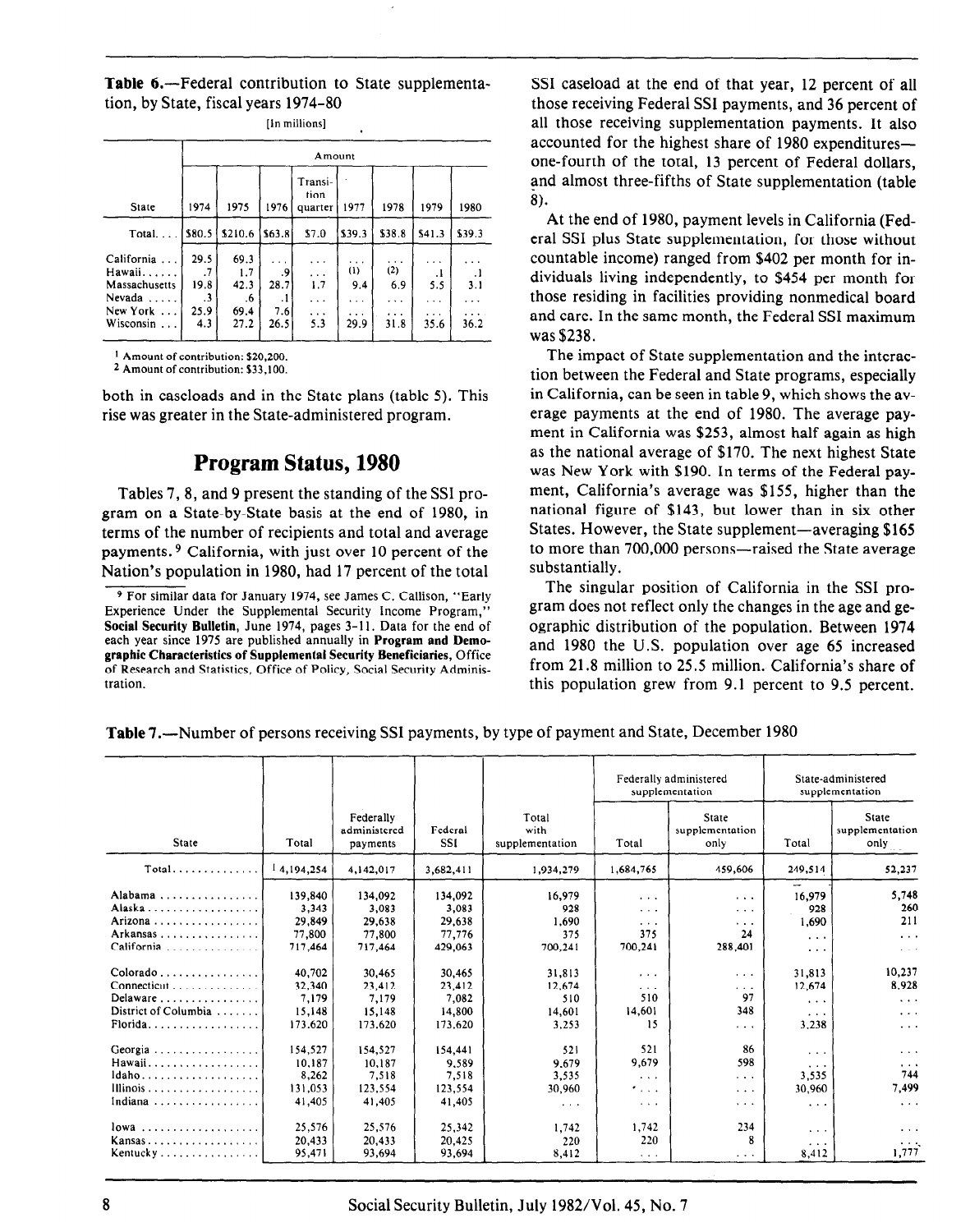#### Table 7.—Number of persons receiving SSI payments, by type of payment and State, December 1980—Continued

|                                       |         |                                       |                       |                                  |                      | Federally administered<br>supplementation |                                   | State-administered<br>supplementation   |
|---------------------------------------|---------|---------------------------------------|-----------------------|----------------------------------|----------------------|-------------------------------------------|-----------------------------------|-----------------------------------------|
| <b>State</b>                          | Total   | Federally<br>administered<br>payments | Federal<br><b>SSI</b> | Total<br>with<br>supplementation | Total                | <b>State</b><br>supplementation<br>only   | Total                             | <b>State</b><br>supplementation<br>only |
| Louisiana                             | 136,545 | 136,545                               | 136,453               | 1,321                            | 1,321                | 92                                        | $\cdots$                          | $\cdots$                                |
| Maine                                 | 21,593  | 21,593                                | 17,203                | 20,513                           | 20,513               | 4,390                                     | $\cdots$                          | $\cdots$                                |
| Maryland                              | 48,764  | 48,314                                | 48,282                | 1,024                            | 574                  | 32                                        | 450                               | 450                                     |
| Massachusetts                         | 123,631 | 123,631                               | 75,530                | 118,610                          | 118,610              | 48,101                                    | $\cdots$                          | $\cdots$                                |
| Michigan                              | 113,791 | 113,791                               | 101.869               | 106,581                          | 106,581              | 11,922                                    | .                                 | $\cdots$                                |
| Minnesota                             | 32,844  | 31,901                                | 31,901                | 10,439                           | $\cdots$             | $\ldots$                                  | 10,439                            | 943                                     |
| Mississippi                           | 111,811 | 111,811                               | 111,792               | 416                              | 416                  | 19                                        | $\cdots$                          | $\sim$ $\sim$ $\sim$                    |
| Missouri                              | 91.385  | 84.395                                | 84.395                | 25.953                           | $\cdots$             | $\cdots$                                  | 25,953                            | 6.990                                   |
| Montana                               | 6,837   | 6,837                                 | 6,743                 | 701                              | 701                  | 94                                        | $\cdots$                          | $\sim$ $\sim$ $\sim$                    |
| Nebraska                              | 14,971  | 13,741                                | 13.741                | 6.102                            | $\cdots$             | $\sim$ $\sim$ $\sim$                      | 6,102                             | 1.230                                   |
| Nevada                                | 6,756   | 6,756                                 | 5,719                 | 3,909                            | 3,909                | 1,037                                     | $\cdots$                          | $\cdots$                                |
| New Hampshire                         | 5,398   | 5,398                                 | 5,398                 | 4,482                            | $\sim 100$           | $\sim 10$                                 | 4,482                             | (2)                                     |
| New Jersey.                           | 85,823  | 85,823                                | 78,619                | 79,958                           | 79,958               | 7,204                                     | $\sim$ $\sim$                     | $\cdots$                                |
| New Mexico                            | 25.421  | 25,420                                | 25,420                | 301                              | .                    | $\sim$ $\sim$                             | 301                               | $\mathbf{1}$                            |
| New York $\ldots$                     | 365,467 | 365,467                               | 313,375               | 345,110                          | 345,110              | 52,092                                    | $\sim$ .                          | $\sim$ $\sim$ $\sim$                    |
| North Carolina                        | 142,870 | 140,552                               | 140,552               | 10,676                           | $\cdots$             | $\sim 10$                                 | 10.676                            | 2,318                                   |
| North Dakota                          | 6,254   | 6,252                                 | 6,252                 | 126                              | $\sim$ $\sim$ $\sim$ | $\sim$ $\sim$ $\sim$                      | 126                               | $\overline{2}$                          |
|                                       | 119.274 | 119,274                               | 119.227               | 552                              | 552                  | 47                                        | $\cdots$                          | $\cdots$                                |
| Oklahoma                              | 69.894  | 67,250                                | 67,250                | 56,407                           | $\sim$ .             | $\sim$ $\sim$ $\sim$                      | 56,407                            | 2,644                                   |
| $O$ regon. $\ldots$ .                 | 24,475  | 22,220                                | 22,220                | 12,267                           | $\sim$ $\sim$ $\sim$ | $\sim$ $\sim$ $\sim$                      | 12,267                            | 2.255                                   |
| Pennsylvania                          | 163,210 | 163,210                               | 148,579               | 153,513                          | 153,513              | 14,631                                    | $\sim$ $\sim$                     | $\sim$ $\sim$ $\sim$                    |
|                                       | 15,036  | 15,036                                | 12,445                | 13,722                           | 13,722               | 2,591                                     | $\cdots$                          | $\cdots$                                |
| South Carolina.                       | 83,405  | 83.405                                | 83,405                | 1,639                            | $\sim 100$           | $\sim 100$                                | 1.639                             | $\cdots$                                |
| South Dakota.                         | 7,991   | 7.991                                 | 7.989                 | 505                              | 124                  | $\mathbf{2}$                              | 381                               | (2)                                     |
| Tennessee                             | 130,526 | 130,526                               | 130,526               | 33                               | 33                   | $\sim$ $\sim$ $\sim$                      | $\ldots$                          | $\cdots$                                |
| Texas                                 | 261,664 | 261,664                               | 261,664               | $\ddotsc$                        | $\cdots$             | $\sim$ $\sim$ $\sim$                      | .                                 | $\cdots$                                |
| Utah                                  | 7,754   | 7,754                                 | 7,754                 | 6,150                            | $\sim 100$           | $\alpha$ , $\alpha$ , $\alpha$            | 6,150                             | $\cdots$                                |
| Vermont                               | 8.915   | 8.915                                 | 7.445                 | 8,337                            | 8,337                | 1,470                                     | $\cdots$                          | $\epsilon \rightarrow -\epsilon$        |
| Virginia                              | 80,645  | 80.645                                | 80,645                | 3,088                            | .                    | $\sim 100$                                | 3.088                             | (2)                                     |
| Washington                            | 45,286  | 45,286                                | 40,832                | 41.483                           | 41,483               | 4,454                                     | $\cdots$                          | $\cdots$                                |
| West Virginia                         | 41,039  | 41,039                                | 41,039                | 109                              | $\sim$ . $\sim$      | $\cdots$                                  | 109                               | $\cdots$                                |
| Wisconsin                             | 68,277  | 68,277                                | 46,652                | 61,373                           | 61,373               | 21,625                                    | .                                 | .                                       |
| Wyoming                               | 1,818   | 1,818                                 | 1,818                 | 715                              | $\sim$ .             | $\sim$ $\sim$ $\sim$                      | 715                               | $\cdots$                                |
| Other:<br>Northern Mariana<br>Islands | 612     | 612                                   | 612                   | $\sim$ $\sim$ $\sim$             | $\sim$ $\sim$ $\sim$ | $\cdots$                                  | $\bullet$ , $\bullet$ , $\bullet$ |                                         |

1 Includes 73 persons for whom State was unknown. 2 Data not available.

Florida and Texas experienced even higher proportional increases in their aged populations. Among SSI recipients over age 65, however, the proportion in California rose from 14 percent in 1974 to 18 percent in 1980, while the proportion in Florida rose by a smaller amount, and the proportion in Texas fell (table 10).

In addition, the proportion of the over-age-65 population receiving SSI payments has declined from 10.5 percent in 1974 to 8.7 percent in 1980. Only two jurisdictions showed an increase—the District of Columbia and California.

The level of supplementation payments in California has had a pronounced impact on the size of its own SSI caseload, and, by extension, on the national program as well. For instance, California received 63 percent of all

federally administered State supplementation only payments.

# Summary

The first 7 years of the Supplemental Security Income program were characterized by both overall growth and internal change. The initial caseload of 3.2 million persons rose in 2 years to almost 4.4 million, and then fell slowly to 4.2 million by the end of 1980. This decline reflected a decrease in the number of persons eligible based on age, while the number of blind and disabled recipients, particularly children, continued to increase. Total payments grew steadily from \$5.2 billion in 1974 to \$7.9 billion in 1980, and the average payment rose from \$117 to \$170 during the same period.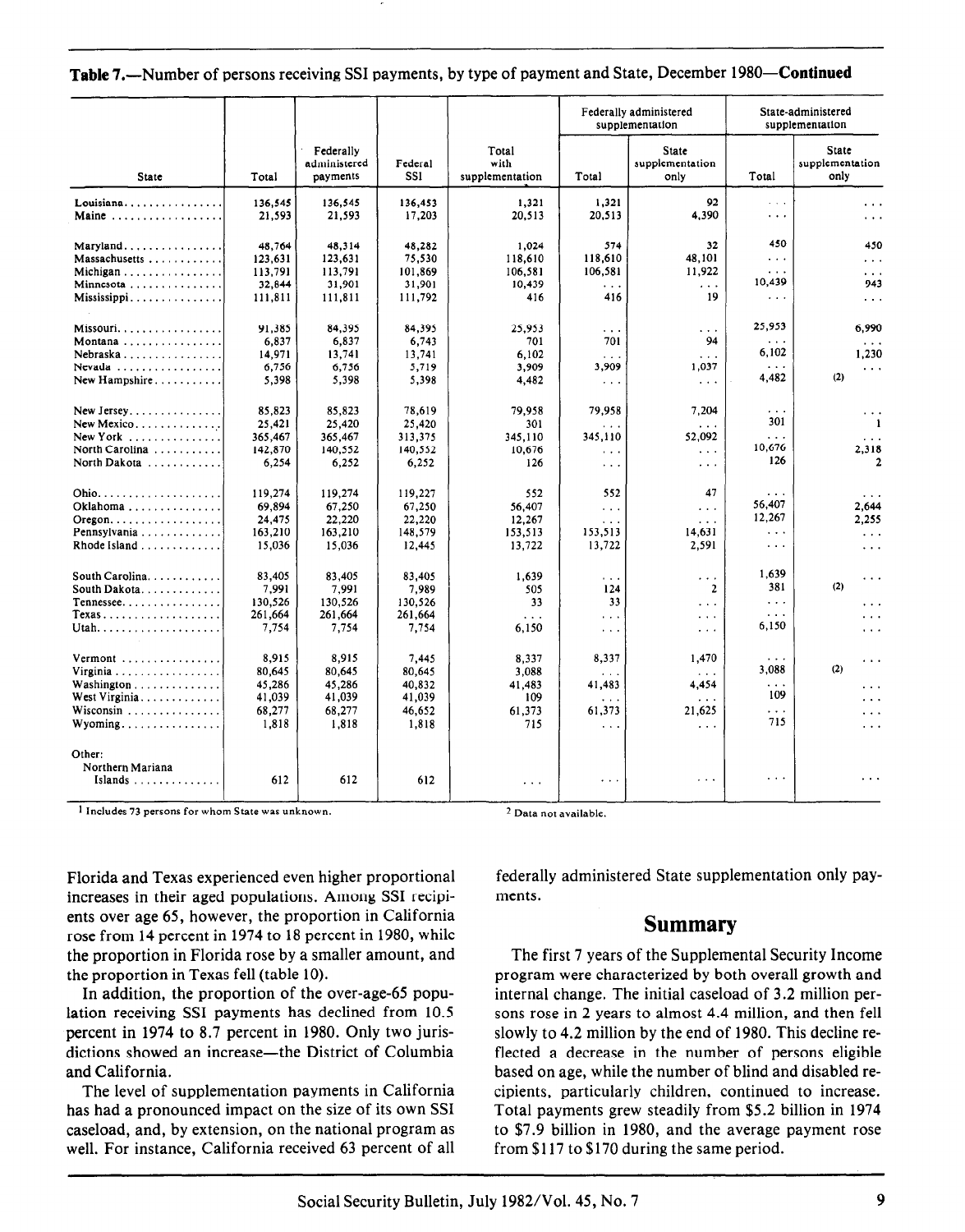#### Table 8.-Amount of total SSI payments, Federal SSI payments, and State supplementation payments, by State, 1980 [In thousands]

|                                                                                                   |                          |                    | State supplementation                                                                |                                  |
|---------------------------------------------------------------------------------------------------|--------------------------|--------------------|--------------------------------------------------------------------------------------|----------------------------------|
| State                                                                                             | Total                    | Federal<br>SSI     | Federally<br>administered                                                            | State<br>administered            |
|                                                                                                   | <sup>1</sup> \$7,940,650 | 2 \$5,866,354      | 3 \$1,848,286                                                                        | 4 \$226,010                      |
|                                                                                                   | 207,814                  | 195,322            | $\cdots$                                                                             | 12,492                           |
|                                                                                                   | 7,472                    | 5,526              | $\cdots$                                                                             | 1,946                            |
|                                                                                                   | 54,471                   | 53.198             | .                                                                                    | 1,273                            |
|                                                                                                   | 107,240<br>1,962,005     | 107,174<br>736,372 | 66<br>1,225,633                                                                      | $\ldots$<br>$\sim$ $\sim$ $\sim$ |
|                                                                                                   | 77.949                   | 46,376             | $\sim$ $\sim$ $\sim$                                                                 | 31,573                           |
| $Connecticut \dots \dots \dots \dots \dots \dots \dots \dots \dots \dots \dots \dots \dots \dots$ | 58,701                   | 38,848             | $\epsilon \rightarrow \infty$                                                        | 19,853                           |
|                                                                                                   | 11,039                   | 10,581             | 458                                                                                  | $\ldots$                         |
|                                                                                                   | 31,034                   | 27,083             | 3.951                                                                                | $\sim$ $\sim$ $\sim$             |
|                                                                                                   | 293,366                  | 291,015            | $(5)$ (6)                                                                            | 62.351                           |
|                                                                                                   | 232,852                  | 232,762            | 90                                                                                   | $\cdots$                         |
|                                                                                                   | 19,860                   | 15,610             | 4.250                                                                                | $\cdots$                         |
|                                                                                                   | 14,273                   | 10,974             | $\sim$ $\sim$ $\sim$                                                                 | 3,299                            |
|                                                                                                   | 232,827                  | 206,508            | $\cdots$                                                                             | 26,319<br>(7)                    |
|                                                                                                   | 59,474                   | 59,474             | $\alpha$ , $\alpha$ , $\alpha$                                                       |                                  |
|                                                                                                   | 33,741                   | 32,862             | 6 879                                                                                | $(6)$ $(7)$                      |
|                                                                                                   | 27,919                   | 27.837             | 82                                                                                   |                                  |
|                                                                                                   | 162,885                  | 150,959            | .                                                                                    | 11,926                           |
|                                                                                                   | 220,923<br>28,553        | 220,742<br>24,001  | 181<br>4,552                                                                         | $\cdots$                         |
|                                                                                                   |                          |                    |                                                                                      | $\sim$ $\sim$                    |
|                                                                                                   | 82,539                   | 81,740             | 6211                                                                                 | 6588                             |
|                                                                                                   | 240,782                  | 118,601            | 122,181                                                                              | 294                              |
|                                                                                                   | 237,021                  | 164,003            | 73,018                                                                               | .                                |
|                                                                                                   | 52,029<br>170,776        | 41,754<br>170,719  | $\sim$ $\sim$ $\sim$<br>57                                                           | 10,275                           |
|                                                                                                   |                          |                    |                                                                                      | $\sim 100$                       |
|                                                                                                   | 139,938                  | 128,372            | .                                                                                    | 11,566                           |
|                                                                                                   | 10,729                   | 10,055             | 674                                                                                  | .                                |
|                                                                                                   | 23.713                   | 19,024             | $\mathbf{r}=\mathbf{r}+\mathbf{r}$                                                   | 4,689                            |
|                                                                                                   | 11,066<br>12,614         | 8,552<br>7,814     | 2,514                                                                                | 4,800                            |
|                                                                                                   |                          |                    | $\sim$ $\sim$ $\sim$                                                                 |                                  |
|                                                                                                   | 156,448                  | 129,800            | 26,648                                                                               |                                  |
| New Mexico $\ldots \ldots \ldots \ldots \ldots \ldots \ldots \ldots \ldots \ldots \ldots$         | 41.543                   | 41,337             | $\cdots$                                                                             | 206                              |
|                                                                                                   | 790,713                  | 565,474            | 225,239                                                                              | $\cdots$                         |
|                                                                                                   | 233,216<br>9,513         | 209,756<br>8,556   | $\cdots$<br>$\alpha$ , $\alpha$ , $\alpha$                                           | 23,460<br>957                    |
|                                                                                                   |                          |                    |                                                                                      |                                  |
|                                                                                                   | 200,337                  | 200,196            | 141                                                                                  |                                  |
|                                                                                                   | 142,205                  | 100,039            | $\lambda$ , and $\lambda$                                                            | 42.166                           |
|                                                                                                   | 40,763<br>312,046        | 34,745<br>252,949  | $\sim$ $\sim$<br>59,097                                                              | 6,018                            |
|                                                                                                   | 24,565                   | 18,499             | 6,066                                                                                | .<br>$\cdots$                    |
|                                                                                                   | 125,914                  | 123.630            |                                                                                      |                                  |
|                                                                                                   | 10,841                   | 10,257             | $^{6}$ 38                                                                            | 2,284<br>6,546                   |
|                                                                                                   | 198,695                  | 198,695            | (5)                                                                                  |                                  |
|                                                                                                   | 364,977                  | 364.977            | (8)                                                                                  | (8)                              |
|                                                                                                   | 12,128                   | 11,399             | $\sim$ $\sim$                                                                        | 729                              |
|                                                                                                   | 15,739                   | 10,990             | 4,749                                                                                |                                  |
|                                                                                                   | 125,943                  | 119,523            | .                                                                                    | 6,420                            |
|                                                                                                   | 85,389                   | 67,023             | 18,366                                                                               | .                                |
|                                                                                                   | 72,344                   | 72,250             | $\sim$ $\sim$ $\sim$                                                                 | -94                              |
|                                                                                                   | 124,073<br>2,715         | 61,855<br>2,534    | 62,218                                                                               | .<br>181                         |
|                                                                                                   |                          |                    | $\sim$ $\sim$                                                                        |                                  |
| Other:                                                                                            |                          |                    |                                                                                      |                                  |
| Northern Mariana                                                                                  | 1,379                    | 1,379              | (8)                                                                                  | (8)                              |
|                                                                                                   |                          |                    |                                                                                      |                                  |
| $1$ Includes \$23,562,000 paid to Indochina refugees not reported by State.                       |                          |                    | <sup>5</sup> State makes federally administered mandatory payments. The total of ad- |                                  |

2 Includes \$23,562,000 paid to Indochina refugees not reported by State.<br>2 Includes \$94,000 not reported by State and \$16,542,000 paid to Indochina ustments exceeds the actual amounts paid during the year.<br><sup>5</sup> Mandatory p

3 Includes \$7,020,000 paid to Indochina refugees not reported by State. Payments reduced by \$96,000 to reflect returned checks and overpayment refunds. 4 Excludes data for Indiana and Iowa.

refugees not reported by State. 6 Mandatory payments are federally administered and optional payments are  $\bullet$  Mandatory payments are federally administered and optional payments are State administere

' Data not available.

6 State payments not made.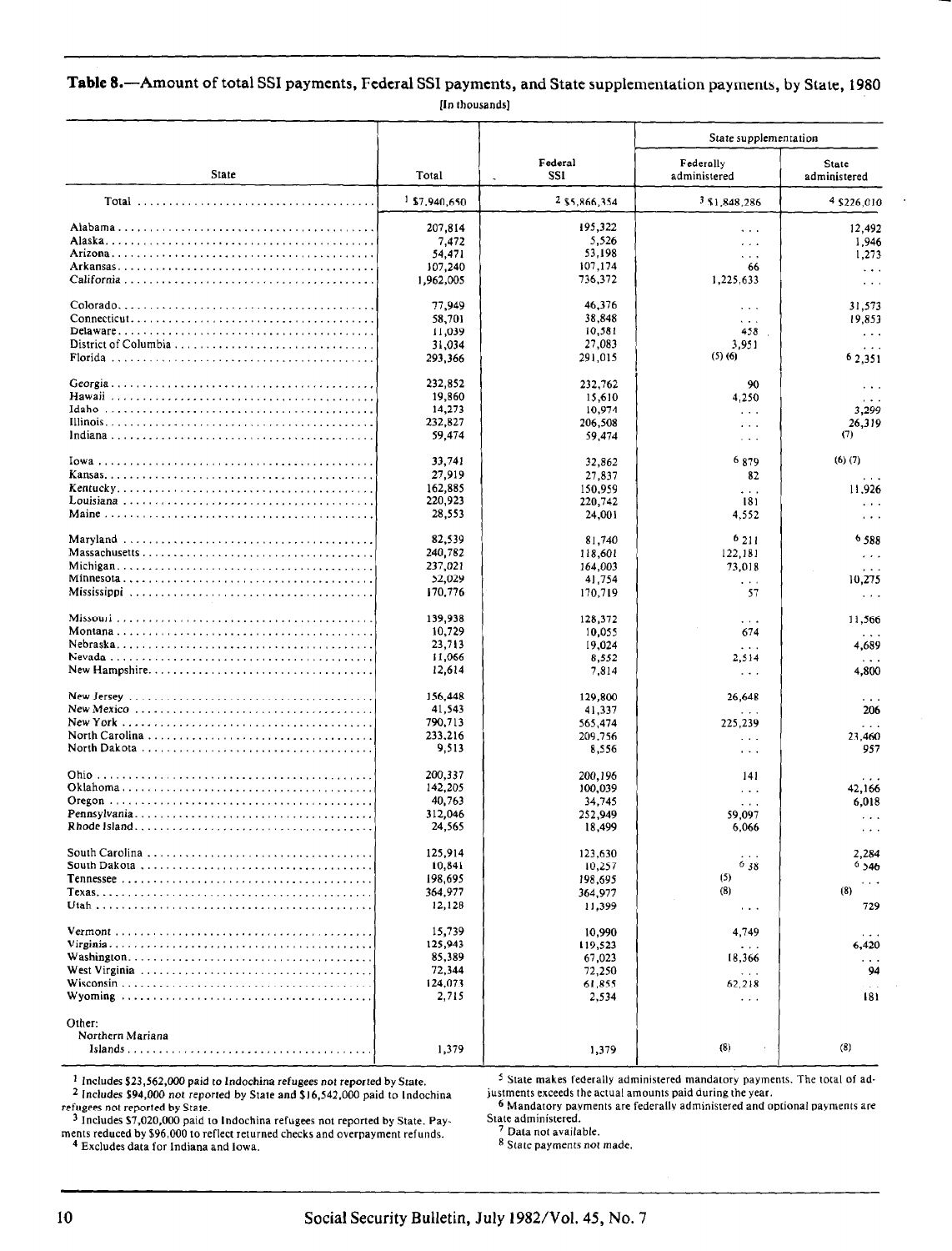# Table 9.-Average monthly amount of SSI received, by source of funds and State, December 1980

|                                    |          | Federally                     |                | State supplementation |                                |                                |  |  |
|------------------------------------|----------|-------------------------------|----------------|-----------------------|--------------------------------|--------------------------------|--|--|
| <b>State</b>                       | Total    | adminis-<br>tered<br>payments | Federal<br>SSI | Total                 | Federally<br>adminis-<br>tered | State<br>adminis-<br>tered     |  |  |
|                                    | \$170.42 | \$167.77                      | \$143.35       | \$96.93               | \$99.15                        | \$79.57                        |  |  |
|                                    | 132.42   | 130.41                        | 130.41         | 60.67                 | $\sim$ $\sim$ $\sim$           | 60.67                          |  |  |
|                                    | 184.27   | 159.42                        | 159.42         | 125.23                | $\sim 100$                     | 135.23                         |  |  |
|                                    | 163.52   | 160.89                        | 160.89         | 66.66                 | $\sim 100$                     | 66.66                          |  |  |
|                                    | 121.91   | 121.91                        | 121.87         | 16.53                 | 16.53                          | $\sim$ $\sim$ $\sim$           |  |  |
|                                    | 253.30   | 253.30                        | 155.04         | 164.53                | 164.53                         | $\cdots$                       |  |  |
|                                    | 182.57   | 136.24                        | 136.24         | 103.10                | $\sim$ $\sim$ $\sim$           | 103.10                         |  |  |
|                                    | 165,74   | 150.52                        | 150.52         | 144.87                | $\sim$ $\sim$ $\sim$           | 144.87                         |  |  |
|                                    | 139.08   | 139.08                        | 135.22         | 79.96                 | 79.96                          | $\sim$ $\sim$ $\sim$           |  |  |
| District of Columbia               | 183.12   | 183.12                        | 164.21         | 23.53                 | 23.53                          | $\sim$ $\sim$ $\sim$           |  |  |
|                                    | 156.77   | 155.08                        | 155.08         | 90.22                 | 32.60                          | 90.64                          |  |  |
|                                    | 135.97   | 135.97                        | 135.98         | 19.51                 | 19.51                          | $\sim$ $\sim$ $\sim$           |  |  |
|                                    | 178.07   | 178.07                        | 150.61         | 38.20                 | 38.20                          | $\sim$ $\sim$ $\sim$           |  |  |
|                                    | 156.98   | 133.83                        | 133.83         | 82.19                 | $\sim 100$                     | 82.19                          |  |  |
|                                    | 163.00   | 153.76                        | 153.76         | 76.34                 | $\sim$ .                       | 76.34                          |  |  |
|                                    | (1)      | 131.52                        | 131.52         | (1)                   | $\sim$ $\sim$ $\sim$           | (1)                            |  |  |
|                                    | 120.72   | 120.72                        | 118.64         | 46.49                 | 46.49                          | $\ldots$                       |  |  |
|                                    | 122.47   | 122.47                        | 122.18         | 30.69                 | 30.69                          | $\alpha$ , $\alpha$ , $\alpha$ |  |  |
|                                    | 153.31   | 145.35                        | 145.35         | 114.46                | $\sim 100$                     | 114,46                         |  |  |
|                                    | 144.31   | 144.31                        | 144.27         | 13.84                 | 13.84                          | $\sim$ $\sim$ $\sim$           |  |  |
|                                    | 119.53   | 119.53                        | 127.07         | 19.25                 | 19.25                          | $\sim$ $\sim$ $\sim$           |  |  |
|                                    | 142.31   | 153.63                        | 153.35         | 70.31                 | 32.53                          | 118.28                         |  |  |
|                                    | 169.50   | 169.50                        | 140.21         | 87.39                 | 87.39                          | $\sim$ $\sim$ $\sim$           |  |  |
|                                    | 182.32   | 182.32                        | 147.92         | 53.27                 | 53.27                          | $\cdots$                       |  |  |
|                                    | 136.05   | 120.05                        | 120.05         | 80.84                 | $\sim$ $\sim$ $\sim$           | 80.84                          |  |  |
|                                    | 136.21   | 136.21                        | 136.18         | 13.79                 | 13.79                          | $\sim 100$                     |  |  |
|                                    | 139.80   | 136.52                        | 136.52         | 35.16                 | $\ddotsc$                      | 35.16                          |  |  |
|                                    | 140.61   | 140.61                        | 133.97         | 82.76                 | 82.76                          | $\sim$ $\sim$ $\sim$           |  |  |
|                                    | 219.53   | 126.93                        | 126.93         | 57.14                 | $\alpha$ , $\alpha$ , $\alpha$ | 57.14                          |  |  |
|                                    | 150.01   | 150.01                        | 138.29         | 56.94                 | 56.94                          | $\sim$ $\sim$ $\sim$           |  |  |
|                                    | (2)      | 135.85                        | 135.85         | 100.85                | $\sim$ $\sim$ $\sim$           | 100.85                         |  |  |
|                                    | 164.72   | 164.72                        | 150.14         | 29.18                 | 29.18                          | $\cdots$                       |  |  |
|                                    | 146.73   | 145.96                        | 145.96         | 65.00                 | $\sim 100$                     | 65.00                          |  |  |
|                                    | 190.13   | 190.13                        | 161.65         | 54.56                 | 54.56                          | $\ldots$                       |  |  |
|                                    | 146,86   | 134.81                        | 134.81         | 190.53                | $\sim 100$                     | 190.53                         |  |  |
|                                    | 123.12   | 122.69                        | 122.69         | 21.60                 | $\cdots$                       | 21.60                          |  |  |
|                                    | 152.65   | 152.65                        | 152.60         | 25.59                 | 25.59                          | $\cdots$                       |  |  |
|                                    | 177.58   | 132.25                        | 132.25         | 62.37                 | $\sim$ $\sim$                  | 62.37                          |  |  |
|                                    | 148.76   | 142.19                        | 142.19         | 39.18                 | $\sim$ $\sim$ $\sim$           | 39.18                          |  |  |
|                                    | 167.84   | 167.84                        | 150.58         | 32.71                 | 32.71                          | $\cdots$                       |  |  |
|                                    | 147.24   | 147.24                        | 133.77         | 40.02                 | 40.02                          | $\cdots$                       |  |  |
|                                    | 136.07   | 133.84                        | 133.84         | 113.66                | $\ddots$ .                     | 113.66                         |  |  |
|                                    | (2)      | 116.48                        | 116.00         | 93.07                 | 32.77                          | 114.14                         |  |  |
|                                    | 136.07   | 136.03                        | 136.03         | 24.64                 | 24.64                          | $\sim$ $\sim$ $\sim$           |  |  |
|                                    | 125.83   | 125.83                        | 125.83         | $\cdots$              | $\sim$ $\sim$ $\sim$           | $\cdots$                       |  |  |
|                                    | 143.28   | 135.25                        | 135.25         | 10.00                 | $\sim$ $\sim$                  | 10.00                          |  |  |
|                                    | 157,73   | 157.73                        | 133.28         | 49.64                 | 49.64                          | $\cdots$                       |  |  |
|                                    | (2)      | 135.49                        | 135.49         | 188.15                | $\sim$ $\sim$ $\sim$           | 188.15                         |  |  |
|                                    | 166.84   | 166.84                        | 147.79         | 36.66                 | 36.66                          | $\sim$ $\sim$ $\sim$           |  |  |
|                                    | 157.63   | 157.44                        | 157.44         | 71.73                 | $\sim$ $\sim$ $\sim$           | 71.73                          |  |  |
|                                    | 164.19   | 164.19                        | 121.61         | 90.22                 | 90.22                          | $\sim$ $\sim$ $\sim$           |  |  |
|                                    | 138.61   | 130.68                        | 130.68         | 20.00                 | $\sim$ $\sim$ $\sim$           | 20.00                          |  |  |
| Other:<br>Northern Mariana Islands | 199.34   | 199.34                        | 199.34         | $\sim$ $\sim$ $\sim$  | $\sim$ $\sim$ $\sim$           | $\cdots$                       |  |  |

State-administered payments only.

<sup>1</sup> Data on State supplements not available.<br><sup>2</sup> Average cannot be computed due to unavailability of data on persons with